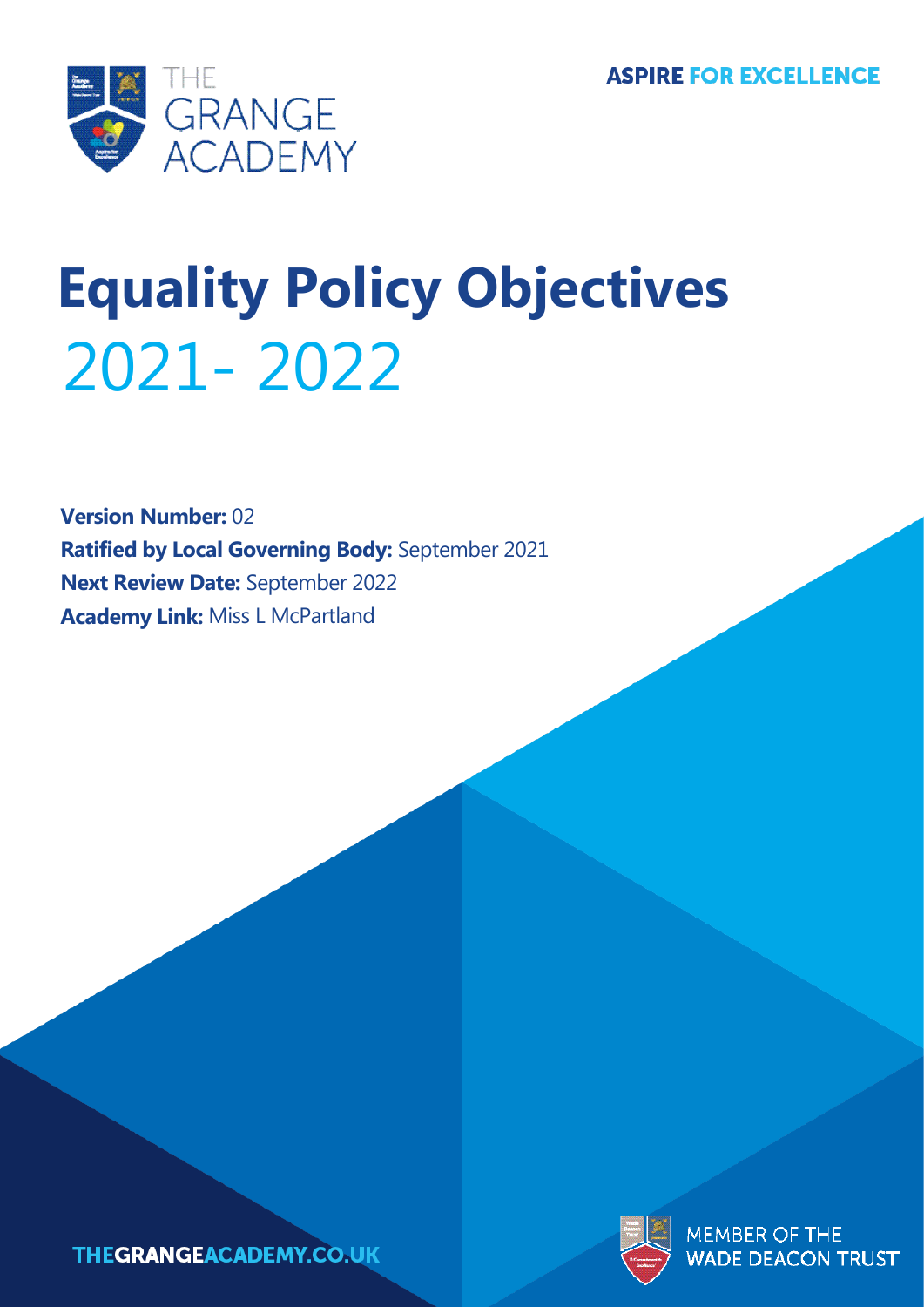# **Purpose**

The Equality Act 2010 replaced all previous equality legislation such as the Race Relations Act, Disability Discrimination Act and Sex Discrimination Act. At The Grange Academy we wish to create and maintain a trusting, secure and happy environment where everyone can work as equals. All members of the school community have responsibilities to promote equality of opportunity, experience and treatment, and to challenge stereotypes. Our school community consists of a diverse range of people – employees, visitors, students and parents. We need to celebrate our differences, by understanding them and enjoying the diversity this brings.

# **Objectives Statement**

We want to foster mutual tolerance and our aim is for everyone to feel welcome and valued within the school community. We will do this by actively promoting equal opportunities and not discriminating either directly or indirectly against anyone on the grounds of colour, race, nationality, disability, beliefs, sexual orientation or gender identity.

The school will ensure that:

- All students have opportunities to achieve their potential
- Expectations of all students are high and we fulfil our 'Aspire to excellence' vision
- All students have access to and can make full use of, the school's facilities and resources
- It reflects the community it serves and responds to its needs
- All students are prepared for life in a diverse and multi-ethnic society
- All students understand the meaning of prejudice, how discrimination occurs and how to take a stand against these
- It has a positive ethos and environment
- Racist, hate and discriminatory incidents are dealt with effectively
- Inclusion issues are taken seriously and are considered in all aspects of school life

# **Equal Opportunities**

All students and adults within the school have a right to be treated with respect. This includes a right:

- To ensure that all learners have equal access to a rich, broad, balanced and relevant curriculum
- To advance equality of opportunity by ensuring that teaching, learning and curriculum promote equality, celebrate diversity and promote community cohesion by fostering good relations.
- To eliminate any discrimination, harassment and victimization. To ensure that no-one is unfairly or illegally disadvantaged as a consequence of their age, disability, gender, gender-identity, sexual orientation, colour, race, ethnic or national origin, disability or religious beliefs.
- To ensure that those with management responsibility and individual members of staff, accept responsibility for planning teaching, learning and curriculum apply this policy to all we do.
- To ensure that learners and parents are fully involved in the provision made by the school and to increase transparency.
- To ensure that within the school budget, adequate funding is provided to underpin this policy and that intervention, positive action and preventative action is funded where needed.
- To physical, emotional and verbal respect, free from violence, bullying and abusive language
- To respect for grounds of colour, race, nationality, disability, beliefs, sexual orientation or gender identity.
- To freedom from sexual comments, harassment or violence and inappropriate use of humour
- To the safety of their property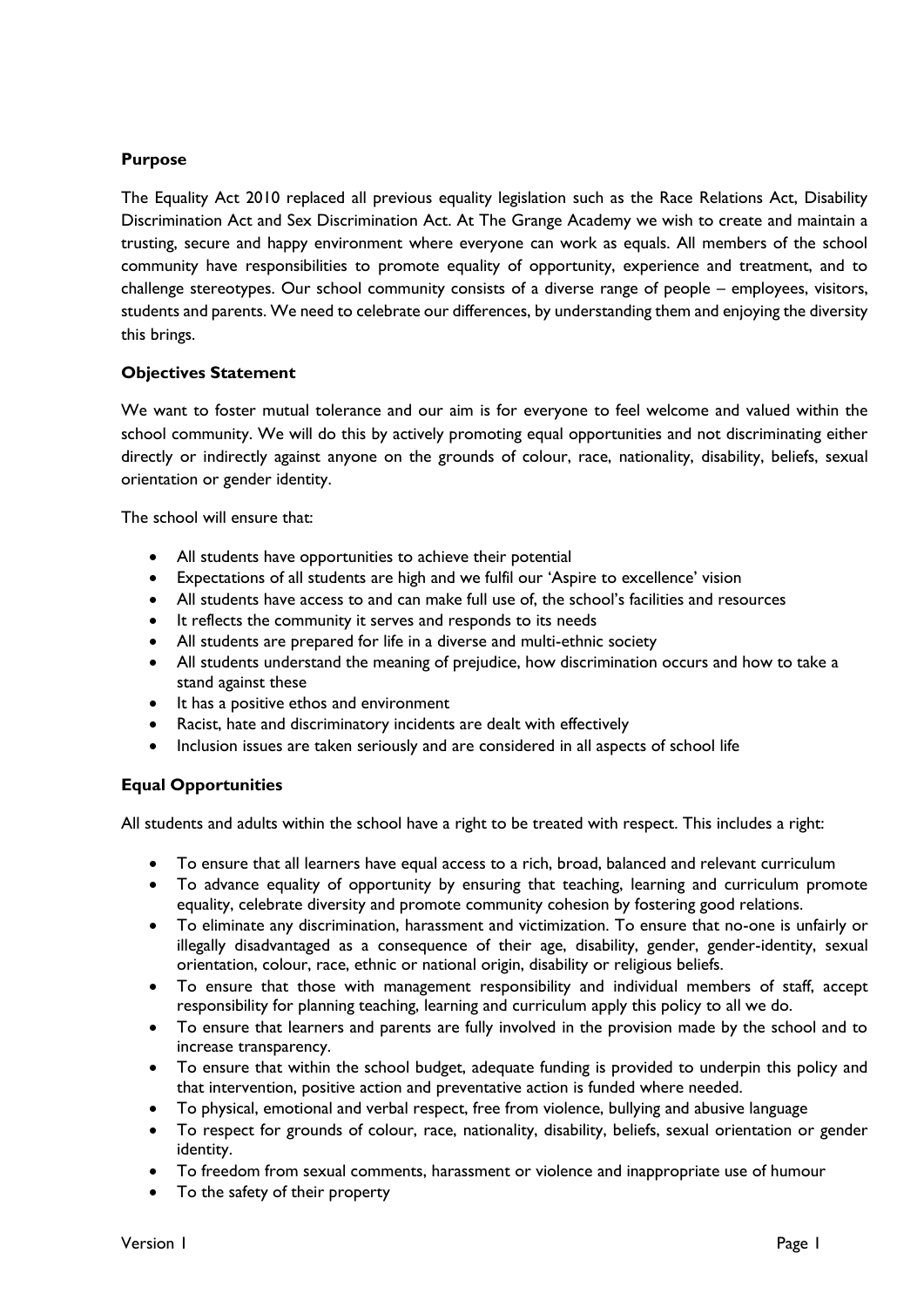• To equal opportunities in relation to course access, recruitment, access to extra-curricular activities and, school visits

*With full regard to the Equality Act 2010 we will protect any student taking steps to reassign their sex, whether those steps are social (for example changing their name, the pronoun they prefer and the way they dress or look) or include medical intervention (for example accessing hormone therapy or having surgery).*

# **Strategies**

- Monitoring, evaluation and review carried out by the Senior Leadership Team will ensure that procedures and practices within the school reflect the objectives of this policy.
- Parents and governors will be involved and consulted about the provision being offered by the school.
- Teachers will ensure that their planning, teaching and learning takes account of this policy and they will see that the Equality Duty underpins all their work.
- The diversity within our school and the wider community will be viewed positively by all and this diversity will be recognized as a positive, rich resource for teaching, learning and the curriculum.
- INSET opportunities will be provided for staff, to raise awareness of their Equality Duty and provide them with the knowledge, skills and understanding they need to meet the requirements of this policy.
- Active contributions will be sought of parents and others to enrich teaching, learning and the curriculum.
- The positive achievements of all pupils will be celebrated and recognized.
- To ensure that we welcome different families, including those with same sex parents.
- To ensure that separated parents are treated equally.
- To ensure that views of all stakeholders are gathered and evaluated, with areas for development actioned.

Students and adults within school are encouraged to challenge any inappropriate behaviour or comments. In the case of comments/incidents witnessed by others, silence and non-intervention will be viewed as agreement.

#### **Support**

Support is available for students from their, class teacher Progress Tutor, Key Stage Leader/ Progress and Assistant Progress Leader, or any trusted adult.

Some students may access the HUB staff or key workers as sources of help.

The curriculum at The Grange Academy will incorporate multi-faith teaching and learning about other cultures. This universal approach may include visits to places of worship, sites of specific religious/cultural interest, and the use of speakers from different faiths and cultures. The SMSC programme is wide and varied and covers many topics such as bullying, understanding LGBT+ and road safety.

The Grange Academy welcomes its duties under the Equality Act 2010 and the Disability Discrimination Act 2005. We are committed to:

- Promoting equality of opportunity
- Promoting good relations between members of different racial, cultural and religious groups and communities
- Eliminating unlawful discrimination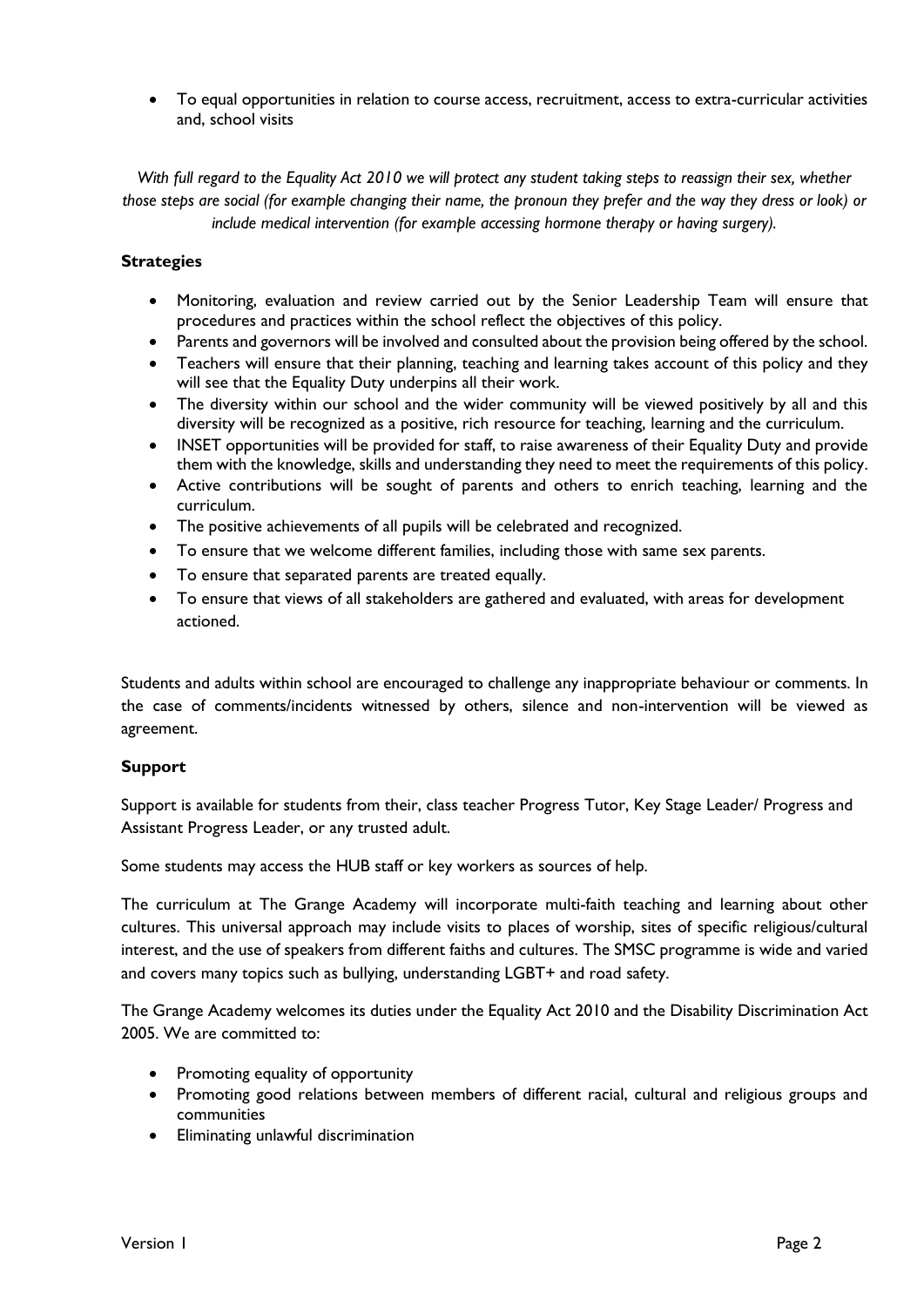In order to achieve these criteria we are guided by the following principles:

- Every student should have the opportunities to achieve the highest possible standards and the best possible qualifications for the next stages of their life and education
- Every student should be helped to develop a sense of personal and cultural identity that is confident and open to change, and that is receptive and respectful towards other identities
- Every student should develop the knowledge, understanding and skills that they need in order to participate in Britain's multi ethnic society, and in the wider context of an interdependent world
- Every student should have the right to be healthy, stay safe, enjoy and achieve, make a positive contribution and achieve economic well-being in accordance with the Every Child Matters agenda

These principles apply to the full range of our policies and practices, including those which are concerned with:

- Students' progress, attainment and assessment
- Behaviour, discipline and exclusions
- Students' personal development and pastoral care
- Admissions and attendance
- The curriculum content
- Staff recruitment and professional development
- Partnership with parents and communities

The school is opposed to all forms of prejudice including racism, sexism, homophobia, biphobia, transphobia and xenophobia. This includes prejudice which is directed towards religious groups and particular communities, for example, travellers, refugees and asylum-seekers. The school hopes through education and knowledge to teach respect, tolerance and understanding towards different beliefs, cultures and lifestyles. Racist/sexist jokes will be regarded as any other form of bullying and dealt with as such.

#### **Religious Observance**

We respect the religious beliefs and practices of all staff, students and their parents, and will comply with all reasonable requests relating to religious observance and practice.

#### **Breaches of policy**

Breaches of policy will be dealt with in the same way that breaches of other school policies are dealt with, as determined by the Principal and the governing body.

#### **Monitoring and Evaluation**

Lists of all students of ethnic minorities and Children in Care should be held centrally and the following data should be collected and evaluated by both sex and ethnicity:

- Examination results
- Attendance
- Bullying incidents
- Exclusions both internal and external
- Destinations at end of 11-16 education (as appropriate)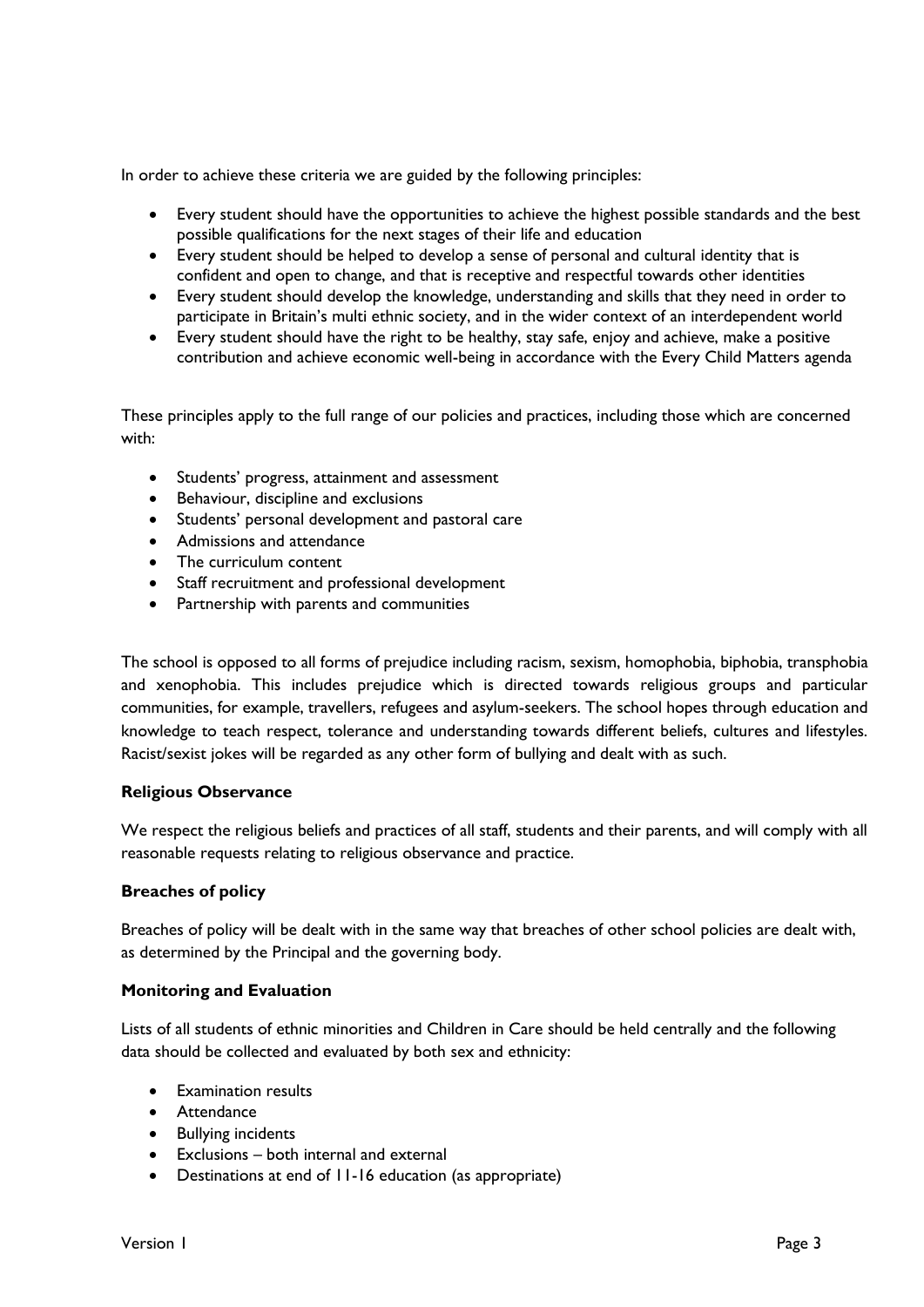### **Responsibilities**

The Governors' responsibility is to ensure that the school complies with the legislation and that this policy and its related procedures and strategies are implemented.

The Principal is responsible for implementing the policy and for ensuring that all staff are aware of their responsibilities by presenting all staff with the updated policy. The Senior Leadership Team are responsible for ensuring that appropriate training and support is given through the normal staff development programme and that this issue is highlighted in the school development plan. They are responsible for taking appropriate action in any case of unlawful discrimination. All staff are expected to deal with any bullying incidents that may occur; to know how to challenge bias and stereotyping, and to incorporate principles of equality and diversity into all aspects of their work. In the case of support staff the appropriate action will be to report to their Line Manager and to document the incident appropriately.

(This policy can be read in conjunction with the Behaviour for Learning and Anti-Bullying Policies.)

#### **School Characteristics**

| Characteristic             | <b>Breakdown</b>                                                                                                                                                                                   |             |  |  |
|----------------------------|----------------------------------------------------------------------------------------------------------------------------------------------------------------------------------------------------|-------------|--|--|
| Number of pupils           | 1027 pupils 499 male 528 female                                                                                                                                                                    |             |  |  |
| Number of staff            | III female<br>21 male                                                                                                                                                                              |             |  |  |
| Number of governors        | in total 3 male 4 female                                                                                                                                                                           |             |  |  |
|                            | Leavers 2019/2020 = Primary 15 Secondary 17 Leavers 2020/2021 = Primary 16<br>Secondary 22<br>New Starters 2019/2020 = Primary 19 Secondary 25 New Starters 2020/2021 =<br>Primary 27 Secondary 31 |             |  |  |
| <b>Pupil Mobility</b>      |                                                                                                                                                                                                    |             |  |  |
|                            | (Starters and Leavers includes readmitted pupils)                                                                                                                                                  |             |  |  |
| <b>Free School Meals</b>   | 485                                                                                                                                                                                                |             |  |  |
| Eligible for Pupil Premium | 555                                                                                                                                                                                                |             |  |  |
| Children in Care           | 16                                                                                                                                                                                                 |             |  |  |
| <b>Care Leavers</b>        | 2                                                                                                                                                                                                  |             |  |  |
|                            | Arab                                                                                                                                                                                               |             |  |  |
| Ethnicity                  | Asian and Chinese                                                                                                                                                                                  |             |  |  |
|                            | Asian and any other ethnic group                                                                                                                                                                   | 0           |  |  |
|                            | Bangladeshi                                                                                                                                                                                        | $\mathbf 0$ |  |  |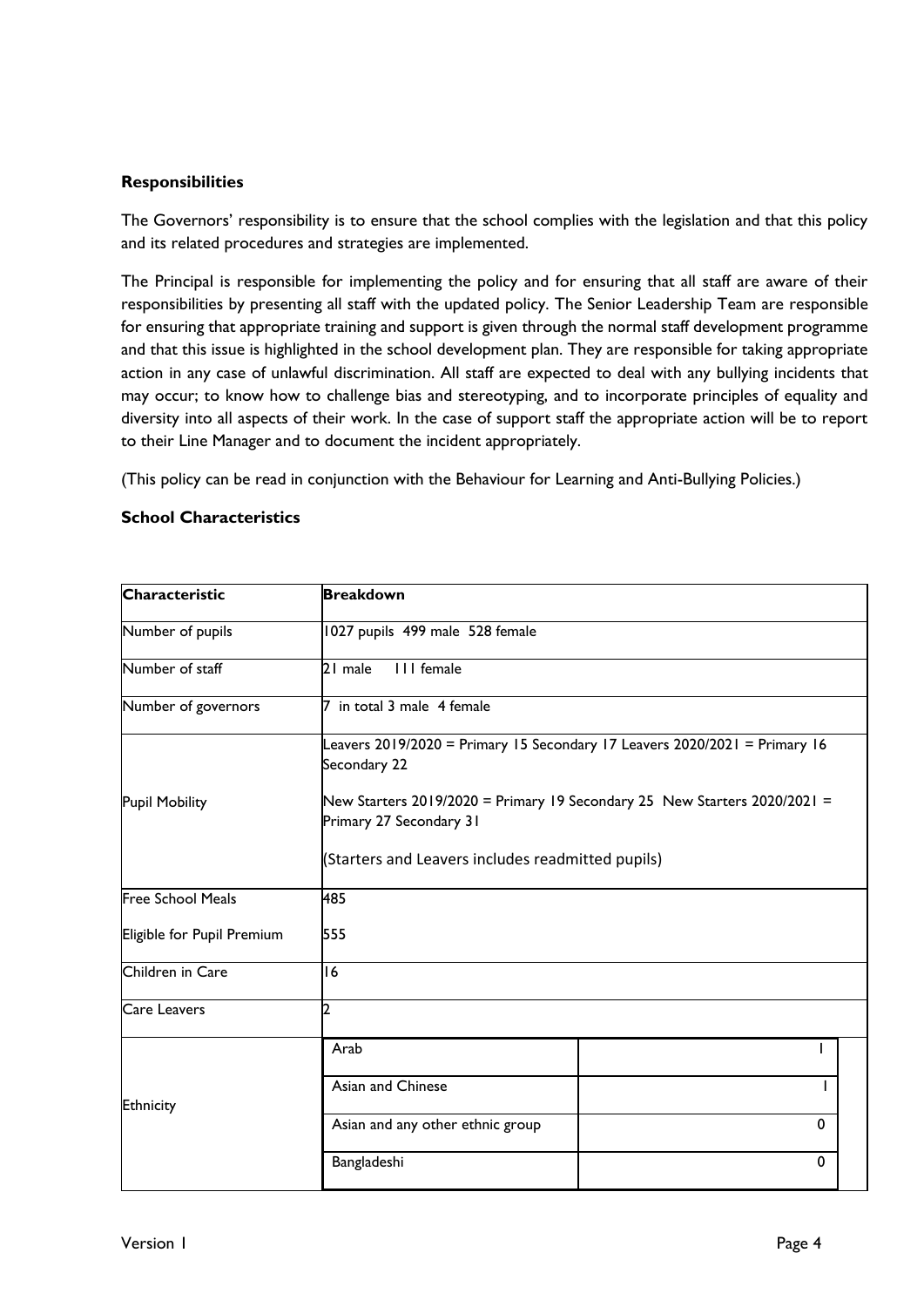| Black - Caribbean                |                         |
|----------------------------------|-------------------------|
| Black and any other ethnic group | I.                      |
| Chinese + any other ethnic group | 4                       |
| Indian                           | $\overline{2}$          |
| Information Not Yet Obtained     | 8                       |
| Malaysian Chinese                | $\overline{2}$          |
| Other Asian                      |                         |
| Other Black African              | I.                      |
| Other Chinese                    |                         |
| Other ethnic group               | $\overline{2}$          |
| Other mixed background           | $\overline{2}$          |
| Other Pakistani                  |                         |
| Other White British              | $\overline{\mathbf{3}}$ |
| Refused                          | $\overline{2}$          |
| Sri Lankan Tamil                 |                         |
| Roma/Gypsy                       | $\overline{2}$          |
| Turkish                          |                         |
| White - Cornish                  | $\overline{2}$          |
| White - English                  | 960                     |
| White - Irish                    |                         |
| White - Scottish                 |                         |
| White - Welsh                    |                         |
| White + any other Asian Backgrnd | T                       |
| White and any other ethnic group | 4                       |
| White and Black African          | 4                       |
| White and Black Caribbean        | 4                       |
| White and Chinese                | I.                      |
| White Eastern European           | $6\phantom{.}6$         |
| White European                   | $\overline{7}$          |
|                                  |                         |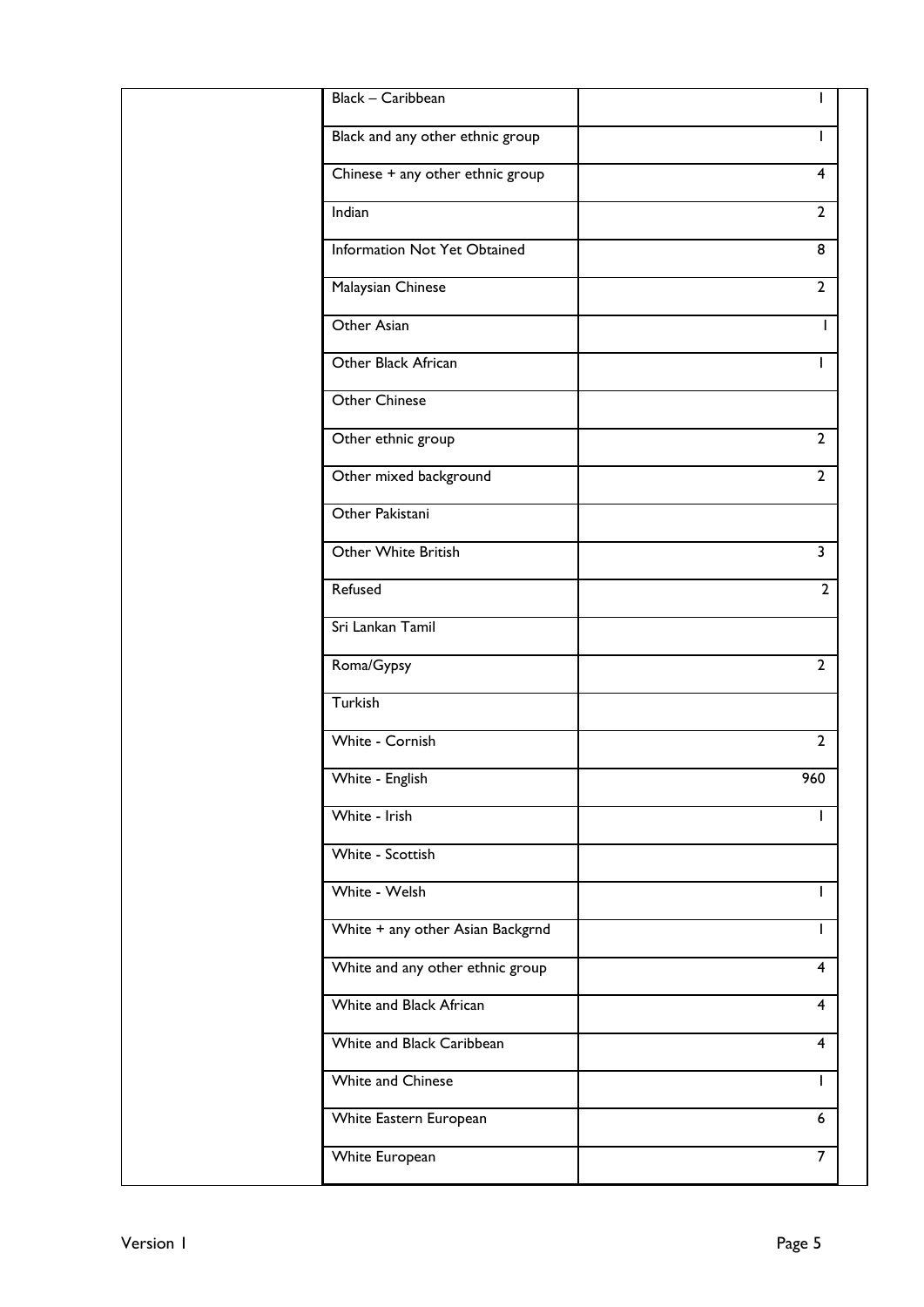|                                      | <b>White Other</b>                                |  |  |
|--------------------------------------|---------------------------------------------------|--|--|
| English as an additional<br>language | 34 children                                       |  |  |
| Special Educational Needs            | 219 children SEND – EHCP (33), SEND Support (186) |  |  |
| Attendance                           | 89.8% (with YII) or 91.4% (without YII)           |  |  |

# **Compliance with Public Sector Equality Duty (PSED)**

As a school we are committed to giving all of our pupils every opportunity to achieve the highest standards. We are committed to ensuring that positive action is taken where necessary to ensure the ethos of the school celebrate individuality with not only pupils but with staff, governors, parents/carers and visitors. All concerns around a breach of these expectation are taken seriously and investigated fully. All concerns are recorded and kept on file.

At The Grange we are committed to promoting an equal and diverse community and ensuring that we promote individuality.

- Raise awareness of individuality through assemblies, SMSC curriculum, form time, outside agency presentations
- Participate in both local and national initiatives such as Anti bullying week, Mental Health Awareness week.
- Seek support from outside agencies to support the needs of our community such as LGBT community.

# **Advancing equality of opportunity between people who share a protected characteristic and people who do not share it.**

Use the school's IDSR (Inspection data summary report) plus internal school tracking to compare school's data to national data to identify variation within various groups.

# **Fostering good relations across all characteristics between people who share a protected characteristic and people who do not share it.**

The Grange promotes good relations between people in many ways:

- School Motto Aspire for Excellence and our Core Values
- Raising awareness of groups who are not represented throughout the school.
- Opportunities available through SMSC curriculum.
- Expectation that pupils respect all members of staff irrespective of their roles and responsibilities.
- Behaviour policy & commitments
- Anti-bullying policy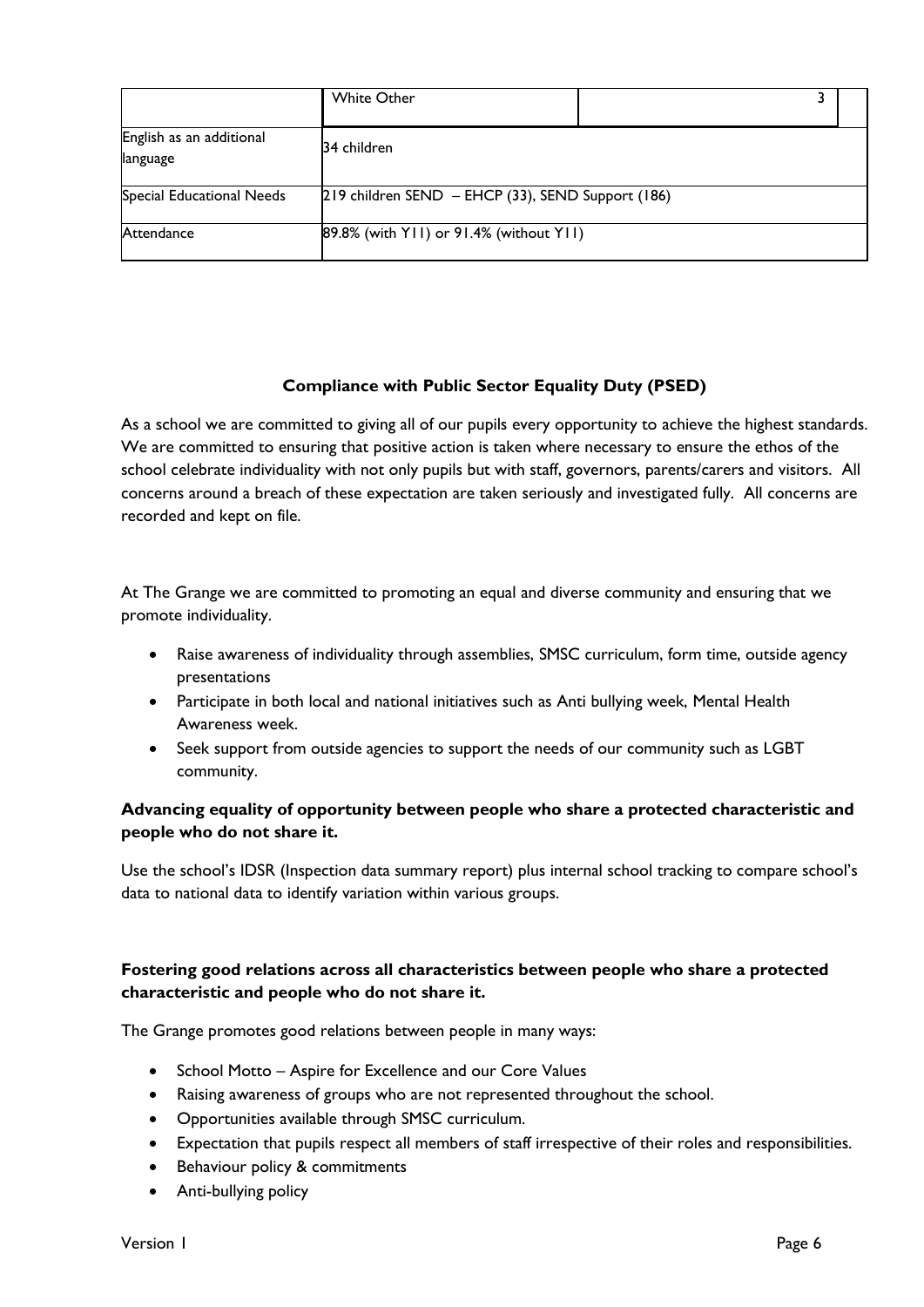• Involvement in local communities

# **Our Equality Objectives 2020/21**

| <b>Objective</b>                                                                                | <b>Monitoring</b>                                                                                                                                                                                  | <b>Responsibility</b>         | <b>Timescale</b>                      | <b>Success</b><br><b>Measures</b>                                                                         |
|-------------------------------------------------------------------------------------------------|----------------------------------------------------------------------------------------------------------------------------------------------------------------------------------------------------|-------------------------------|---------------------------------------|-----------------------------------------------------------------------------------------------------------|
| Narrow gaps in<br>attainment between<br>groups of pupils:<br>Gender, Pupil<br>Premium, SEND.    | Review of data<br>from data points.<br>Subject review<br>focus on different<br>groups.<br>Team meetings<br>focus on planning<br>for individual need<br>Whole school<br>training on QF<br>teaching. | Associate<br>Principals       | Data input dates<br>and GCSE results. | Improved<br>performance of<br>boys and SEMH<br>pupils.                                                    |
| Narrow the gap in<br>attendance between<br>groups of pupils:<br>Gender, Pupil<br>Premium, SEND. | Analysis of data<br>Letters to parents<br>and carers<br>Medical verification<br>Parental meetings<br><b>SEND</b> reviews<br>Deployment of<br><b>EWO</b>                                            | <b>SLT Attendance</b><br>Lead | Analysis each half<br>term.           | Increase in<br>attendance of<br>boys. Increase in<br>attendance of<br>pupils with SEN<br>Support.         |
| Reduce the incidents<br>of bullying.                                                            | Analysis of<br>Behaviour logs.<br><b>BSB</b> referrals<br>Restorative justice<br>meetings<br>PSP targets                                                                                           | <b>SLT Behaviour</b><br>Lead  | Analysis each half<br>term.           | <b>By July 2022</b><br>further decrease<br>in the number of<br>incidents from<br>the previous 2<br>years. |

Π